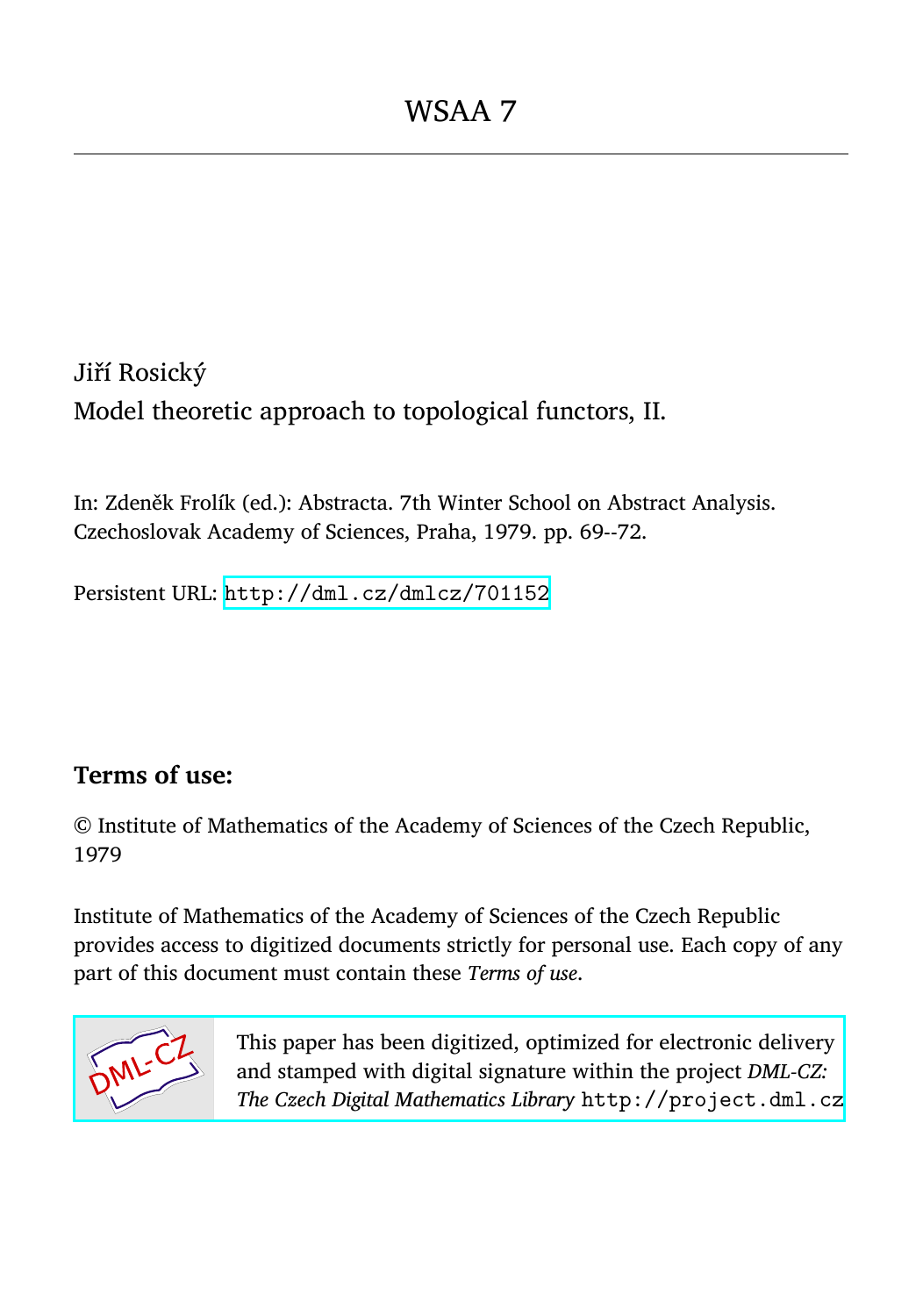### **SEVEN**T**H WINTER S**C**HOOL (1979)**

# **MODEL THEORETI**C **A**PPR**OA**C**H TO TOPOLOGICAL** *.***FUN**C**TO**R**S, II.**

#### **by**

## **Jiff** R**osic**k**tf**

This paper is a sequel of [6]. Most of results here presented **will a**pp**ear in the forthcoming author's** p**a**p**er £**7**] •** 

Under a concrete category  $(A, U)$  we will mean a category  $A$ **equipped with a faithful functor**  $U: A \longrightarrow$  **Set satisfying the following two con**d**itions:** 

(1) If  $A \in A$ ,  $X$  is a set and  $f: UA \longrightarrow X$  a bijection, then there is  $B \in \mathcal{A}$  and an isomorphism  $g: A \longrightarrow B$  such that  $Ug = f$ 

(2) If  $A \in \mathcal{A}$  and **f:**  $A \rightarrow A$  is an isomorphism such that Uf is the **i**d**entity, then f is the i**d**entity.** 

Under a functor F:  $(A, U) \longrightarrow (\beta, V)$  between concrete categories we will mean a functor  $\mathbf{F}$ :  $\mathcal{A} \longrightarrow \mathcal{B}$  such that  $V \cdot \mathbf{F} = \mathbf{U}$ .

**A ty**p**e is given** b**y a class of function sym**b**ols an**d **a class of relation sym**b**ols. Their arities are ar**b**itrary car**d**inals. The infinitary first-or**d**er language L^,^ (r) of ty**p**e** *T* **inclu**d**es a** p**ro**p**er class V of varia**b**les an**d b**esi**d**es the usual logical sym**b**ols it a**d**mits infinitary conjunctions,** d**isjunctions an**d q**uantifiers. A class of sentences of**   $L_{\infty,\infty}(\tau)$  is called a <u>theory</u> of type  $\tau$  . We denote by  $(A_{\tau},U_{\tau})$  or  $(A_m, U_m)$  the concrete category of all  $\tau$  -structures or T-models reep. **These categories nee**d **not** b**e legitimate, i.e. they nee**d **not form a class. A theory having a re**p**resentative set of n-ary atomic formulas**  for each cardinal n will be called **normal**. If T is normal, then  $(A_{\pi},U_{\pi})$ **is a legitimate category an**d **even it is strongly fi**b**re-small in the**  sense of [1].

If  $(A, U)$  is a concrete category and n a cardinal, then  $U<sup>n</sup>$  will d**enote the functor Set(n,U-). Su**b**functors of U<sup>n</sup> will** b**e calle**d **n-ary relation sym**b**ols interpreta**b**le in (A <sup>t</sup>U) an**d **natural transformations**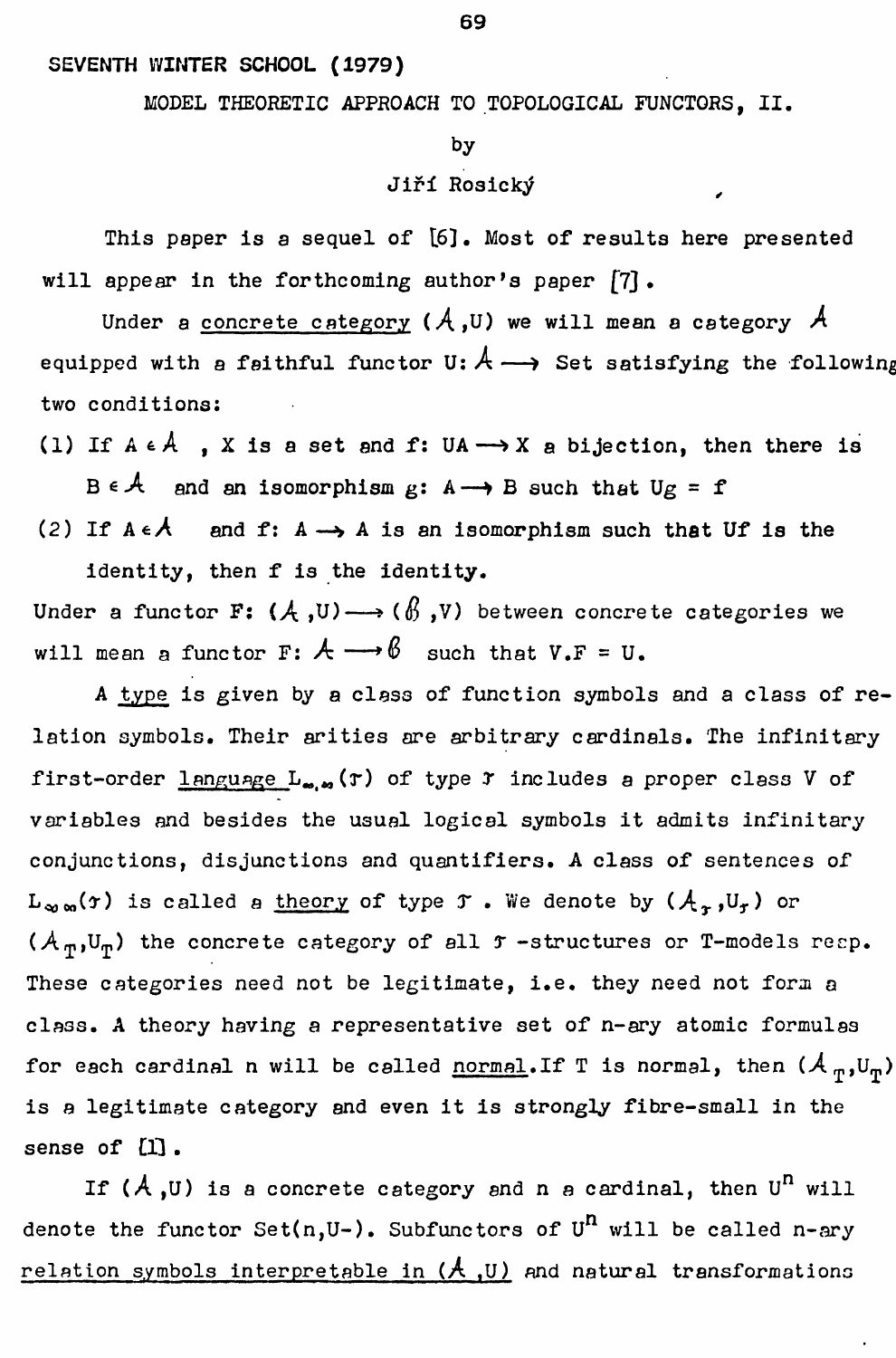$U^{n} \longrightarrow U$  n-ary function symbols interpretable in  $(A, U)$ . It is motivated by the fact that any relation or function symbol of type  $f$  determines a subfunctor of U<sup>n</sup> or a natural transformation U<sup>n</sup>  $\rightarrow$  U resp. Let  $\gamma$ <sub>II</sub> be the collection of all relation and function symbols interpretable in  $(A, U)$ . We emphasize that  $g_{II}$  need not be a type because it need not be a class.

Let  $\sim$   $\varsigma$   $\varsigma$ <sub>II</sub> be a type. There is a functor  $\varsigma$  :  $(A, U) \longrightarrow (A_{\infty}, U_{\infty})$ such that if  $A \in \mathcal{A}$ , then the  $\infty$ -structure  $G_{\rho}(\mathbb{A})$  has the underlying set UA, the n-ary relation on UA corresponding to R  $\epsilon$  Rel<sub>n</sub>( $\alpha$ ) equals to R(A) and the n-ary function f:  $(UA)^n \longrightarrow UA$  corresponding to f  $\epsilon$  Fnt<sub>n</sub>( $\sim$ ) is the component f<sub>A</sub> of the natural transformation f. Let  $T_{\phi}$  be the theory of type  $\phi$  consisting of all sentences which hold in all  $\infty$ -structures  $G_{\infty}(A)$  for  $A \in \mathcal{A}$  . Clearly we get the functor  $G_{\star}: (\mathcal{A}, U) \longrightarrow (\mathcal{A}_{\star}, U_{\star}).$ 

We may restrict ourselves in the formation of  $T_{\infty}$  to some specified kind of sentences. This yields a general method of getting suitable completions or hulls of  $(A, U)$ . E.g. (with size conditions aside), if  $\sim$  consists of all function symbols from  $\gamma_H$  and  $T \subset T_{\sim}$  of all atomic sentences, then T is the Linton's equational theory of U and G:  $(A, U) \longrightarrow (A_{\eta}, U_{\eta})$  is the equational completion of  $(A, U)$  (see [5]).

If  $A \cdot A$ , then  $R_A(X) = \{Uf \mid f: A \longrightarrow X\}$  defines a subfunctor  $R_A$ of U<sup>UA</sup>. Let  $\mathcal{T}_\text{H}$   $\leq$   $\mathcal{G}_\text{H}$  be the type consisting of  $\text{R}_{\text{A}}$  where A carries over mutually non-isomorphic objects  $A\,\texttt{\scriptsize$\star$}\,A$  such that UA is a cardinal. Then  $\texttt{G}_{\tau_{i,t}}$  is a full embedding and it is important that whenever ( $\mathcal{A}$ ,U) is strongly fibre-small, then  $T_{\hat{T}_{1}}$  is normal and  $(A, U)$  isomorphic to  $(A_{T_{\tau_{\upsilon}}},U_{T_{\tau_{\upsilon}}})$ .

Further, if T consist of all universal Horn sentences without equality (their specification follows) from  $\texttt{T}_{\tau_{i}}$  , then ( $\texttt{A}_{\texttt{T}} , \texttt{U}_{\texttt{T}}$ ) is the Mac Neille completion of ( $\lambda$  ,U) (in the sense of Herrlich  $\texttt{[\jmath]}$  ). It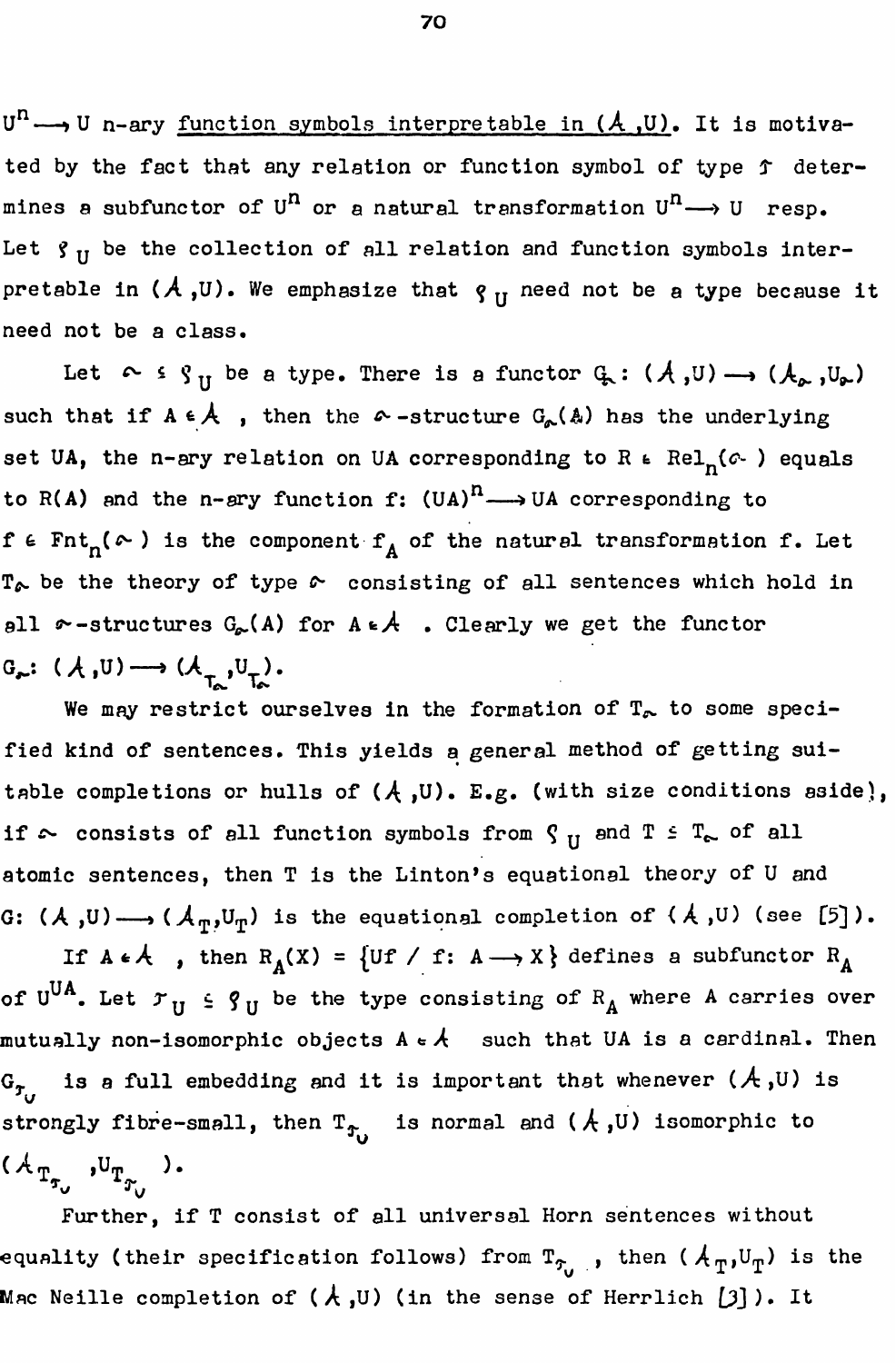proves the conjecture from [6].

Theorem: A concrete category  $(A, U)$  is (absolutely) topological iff it is isomorphic to the category of models of a relational normal universal Horn theory T without equality of some type  $\tau$ .

Relational means that r contains relation symbols only and universal Horn theory without equality consists of sentences bearing this name, i.e. arising from formulas  $\bigwedge_{i \in I} R_i(x_i) \longrightarrow R(x)$ , where  $R_i \in \text{Rel}_{n_i}(\tau)$ <br>R  $\in \text{Rel}_{n}(\tau)$ ,  $x_i \in V$  and  $x \in V$ , by universal quantification of all their variables.

Similarly, using  $r_{\text{II}}$  and a suitable kind of sentences one can treat (epi-monosource)-topological categories (in the sense of [4]) or semi-topological categories (in the sense of  $\lfloor 8 \rfloor$ ). In either case we get a completion playing the role of Mac Neilles one in the event of topological categories.

A relational theory T of type  $r$  will be called reflexive if for any relation symbol R of  $r \in (\forall x)R(x,x,...,x,...)$  holds where  $x \in V$ . It is transitive if for any cardinal n and any  $R \in Rel_n(f)$ T  $\vdash$  (  $\forall$  x)  $[(\bigwedge_{i \in n} R(x_{i,1}, x_{i,2}, \ldots, x_{i,j}, \ldots)) \wedge \bigwedge_{j \in n} R(x_{1,j}, x_{2,j}, \ldots, x_{i,j}, \ldots))$  $\longrightarrow R(x_{1,1},x_{2,2},...,x_{1,1},...)$  holds where  $x = (x_{1,j}) \in V^{n \times n}$ . Motivating is the case of a binary relation symbol R.

Proposition: Let T be a relational, normal, reflexive and transitive universal Horn theory without equality. Then  $(A_{\eta},U_{\eta})$  is a cartesian closed topological category.

The author conjectures that this proposition can be converted. Namely, one is tempted to seek for a type  $\sim$   $\sim$   $\sigma$ <sub>II</sub> such that  $(A_{\infty},U_{\infty})$ is (in general non-legitimate) cartesian closed topological hull of  $(A, U)$  and its legitimacy corresponds to strict fibre-smalness of (A,U) in the sense of Adámek and Koubek [2] (i.e. model theoretically